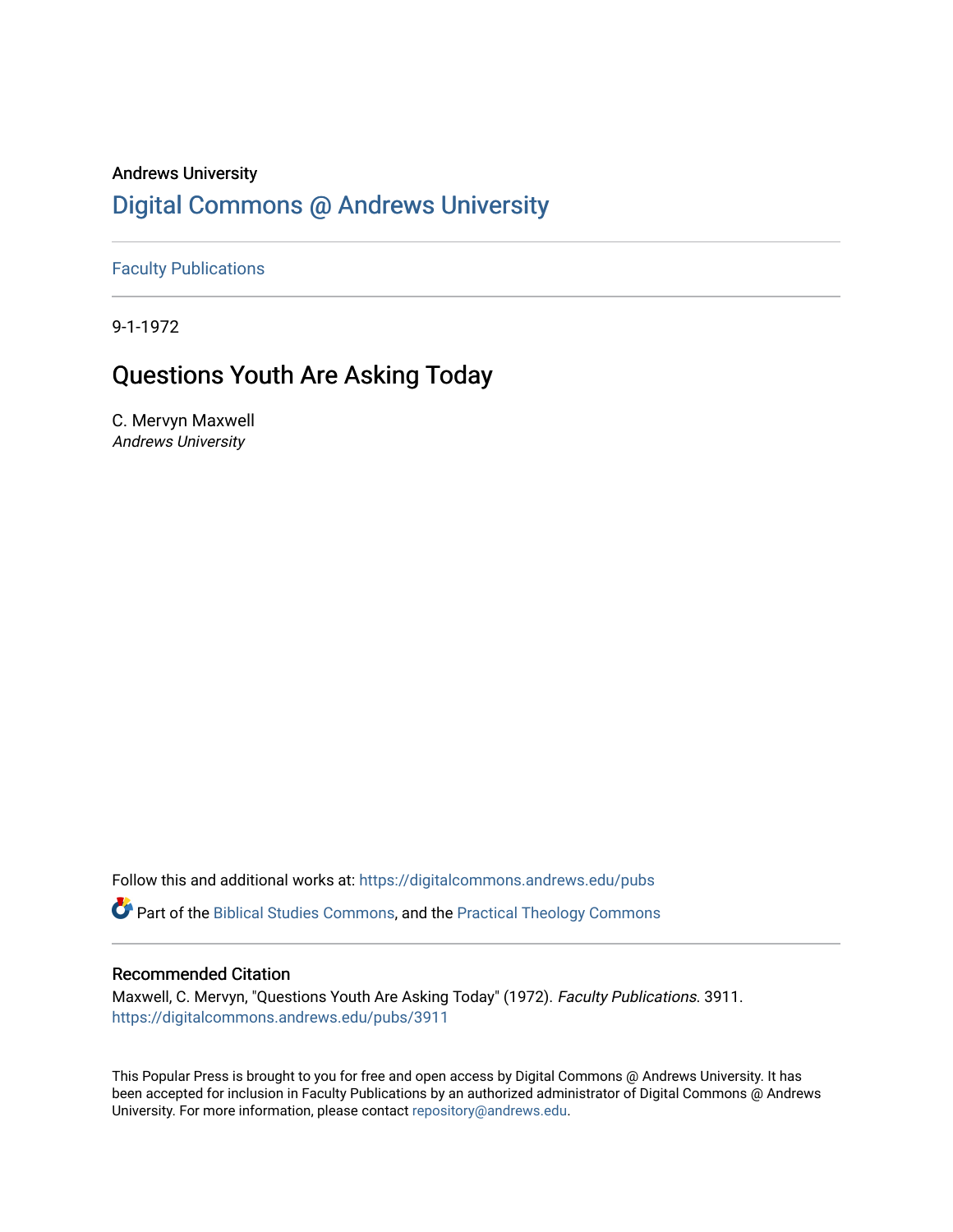# **questions youth are asking today**

## nervyn maxwell

In one way, Christianity makes us feel more sad, because it teaches us to love people more. Jesus Himself wept about Lazarus, even when He knew He was going to raise him back to life in a few minutes. John 11:35.

If your brother had only gone away to college, you would miss him. But while you missed him, you would look forward to seeing him again, and this would help. You feel sad because he's dead, but even when you cry you don't shed tears of despair, because you remember that at the resurrection you'll cry again—tears of joy.

#### **A TITHE OF OUR TIME?**

**Just now as I was studying my Bible this thought occurred to me. The Lord has asked us to tithe everything He gives us and promises to pour out a special blessing in return. What would happen if we tithed our time as well? Out of the 24 hours, we could devote 2 hours and 24 minutes to Bible study, prayer, and preparation for witnessing to others. I'm going to try it. What do you think?** 

It is a good idea—but, do you know, it's not a very new one!

When God created the world, He asked us to give Him not a tenth of our time, but a seventh of it! He set aside the seventh day ( all 24 hours of it) each week as the Sabbath—holy time to be spent in communion with Him and in communicating about Him to others. And just as He has said that the tithe is "holy" unto the Lord (Leviticus 27:30), so He has also said that the Sabbath is "holy." Exodus 20:8-11.

In your full letter you speak of bringing to God tithes *and offerings*  of our time, just as we do of our money. Very good. Beyond the "seventh" God requires once a week, we should also reserve some time for Him every day, as you suggest. Certainly we would be blessed if we daily devoted more time to Him than most of us do.

#### **ROUND KETTLES, SQUARE MOTHER**

**My mother is such a square! My girl friend's mother sells a fabulous kind of kettle by having "parties" in people's homes. Yesterday when she found she couldn't keep an appointment, she taught my girl friend and me how to lead the party and make the sales. Her plan was to drop us off at the hostess's house in the evening and then come back for us about 10:30. It would have been a real experience, and we could have made a mint. But do you think my mother would let me? No! She said I was altogether too young (I'm 15) to do any such thing in a strange person's house! I don't think she would trust the angel Gabriel. She makes me so mad.** 

Judging from your letter, you knew in advance that your mother would protest, so when you told her what you planned to do, I'll bet you had your panic button already pressed—and acted so hostile that in ten seconds your mother pressed her abort button. She couldn't be sure from the way you acted what you were really up to.

There's nothing more you can do about that mission. Forget it. But what you might do for the future is to ask your mother ( pleasantly, eagerly) if she could *go along with you* next time. And if you know in advance that she'll say she'll be too tired or something, promise (a) to do evening chores for her that day when you come home from school and (b) to let her get a free prize this first time.

After she sees you in action she may still not trust the angels, but may trust you!

#### **HAPPINESS IS WHERE?**

**When I got my first job after college I thought I had it made. But soon everything turned sour. Nobody here seems to appreciate my efforts. I'm just not happy at all. I've prayed God to help me find something where I can be happier, but nothing has opened up—and I've been here three years now. Why doesn't God help me?** 

I've worked in enough places in my life to know that it is easier to be happy in some than in others and yet I have also learned by experience that happiness is something inside you.

For instance, in India two months ago I watched a young "untouchable" Hindu couple making horseshoes by the roadside. About all they owned was a dirty pup tent, a crude bellows, and a baby. Millenniums of Indian tradition made them outcasts—yet the infectious smiles on their faces showed they were unbelievably happy!

If Hindus can do it, surely you can, with God's help, by deliberately choosing to live on the happy side and bring cheer to others around you.

You say your situation has turned sour. This weekend our pastor had the perfect word for you: "If you add sugar to lemon, you get lemonade."

You supply the sugar.

SIGNS OF THE TIMES / SEPTEMBER, 1972 / 29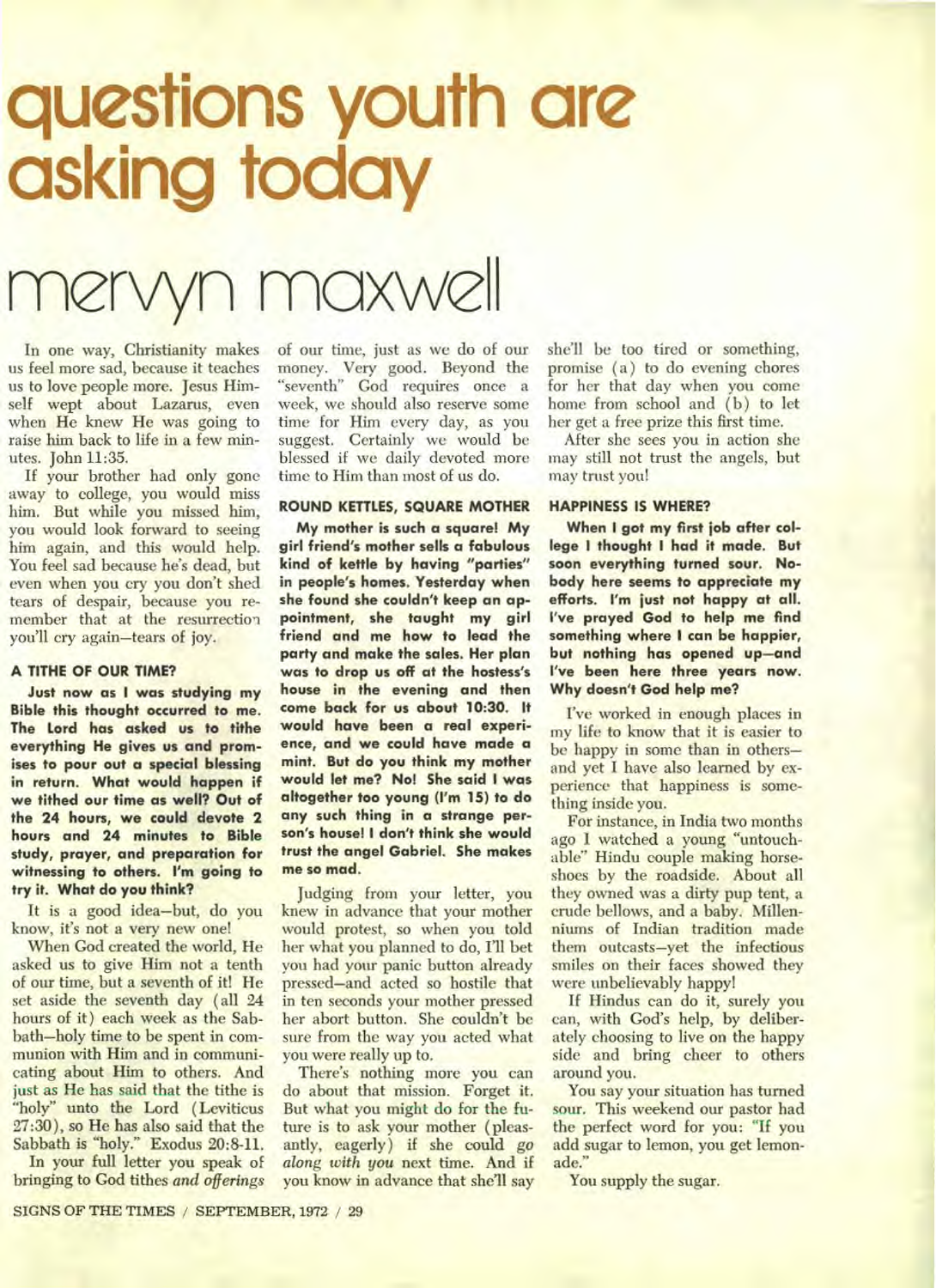*(" • . Not Alone" from page 19)*  cold and heavy, on my heart. By now the weather bureau was reporting that the wind had risen to 150 miles an hour and was growing stronger. Then, one by one, the radio stations went off the air. Frantically I tuned my small radio, seeking a human voice. When I found a broadcaster from a station fifty miles inland, his news gave me no encouragement at all. All of the radio stations in Corpus Christi, the large city 20 miles from me, had been wiped off the air and the city itself was thought to be demolished.

By now it was dark, much earlier than usual. A tremendous crash sent me running to look out the front door. A large hackberry tree in my front yard had blown down, miraculously falling not upon my house but in the other direction, across the empty street.

I hurried back into the bedroom, which I had chosen as the safest place in the house, and fell to my knees in thanksgiving. If the tree had fallen the other way it would have crashed through the roof of the room I was in. My large collie lay on the floor beside me, sometimes whimpering softly and occasionally getting up to pace the floor. My cats lay on the bed, their eyes large and nervous and their ears flattened against their heads. The whole house trembled before the onslaught of the wind.

I cowered on the bed, listening to the shrill, tinny voice that piped its tale of destruction and death over the small radio. My hand shook holding a flashlight. The



wind howled like souls in torment and shrieked like demons. The house trembled again and again as flying boards and branches and other debris struck it from time to time.

How I regretted not going to stay with friends as I had always done before when a hurricane was upon us. I don't pretend to having been particularly brave during the half century I have lived, but I was surely more frightened that dreadful Monday evening than I had ever been before in my life.

For things just don't seem so bad when you have other people to help you be brave. You can talk to them, even draw courage from them. All this I knew in the bitter realization of my foolishness in staying alone.

For I was indeed all alone and scared. More terribly alone than I had ever been before in all my life.

I remember clenching the radio tightly and leaning close, barely able to hear the voice of that other human being, who so far as I was concerned was the only other person in the world.

I had been trying to pray. I had sincerely thanked God for saving my life when the tree fell away from the house; but suddenly as I listened to the small voice coming to me out through the radio, something happened. I turned off the radio and listened to my own thoughts. And as I listened, what I heard was not my own thoughts after all, nor the beating of my frightened heart, nor yet the plaintive whining of my dog, but a soft, still voice within me which seemed to whisper, "You are not alone."

A swift shaft of shame pierced through me. It was almost physical, it was so intense. I wondered where all of my years of belief in God had been that they had fled so quickly under this strain. Surely I could not have believed enough! But quickly that feeling of shame was followed by serenity, and I realized that after all I did have a store of faith and hope to draw upon. It was there, all right, even though deeply buried and temporarily forgotten under the stress of tonight's dark terror.

My heart steadied. The storm suddenly calmed. All was quiet and peaceful around me. Now I knew